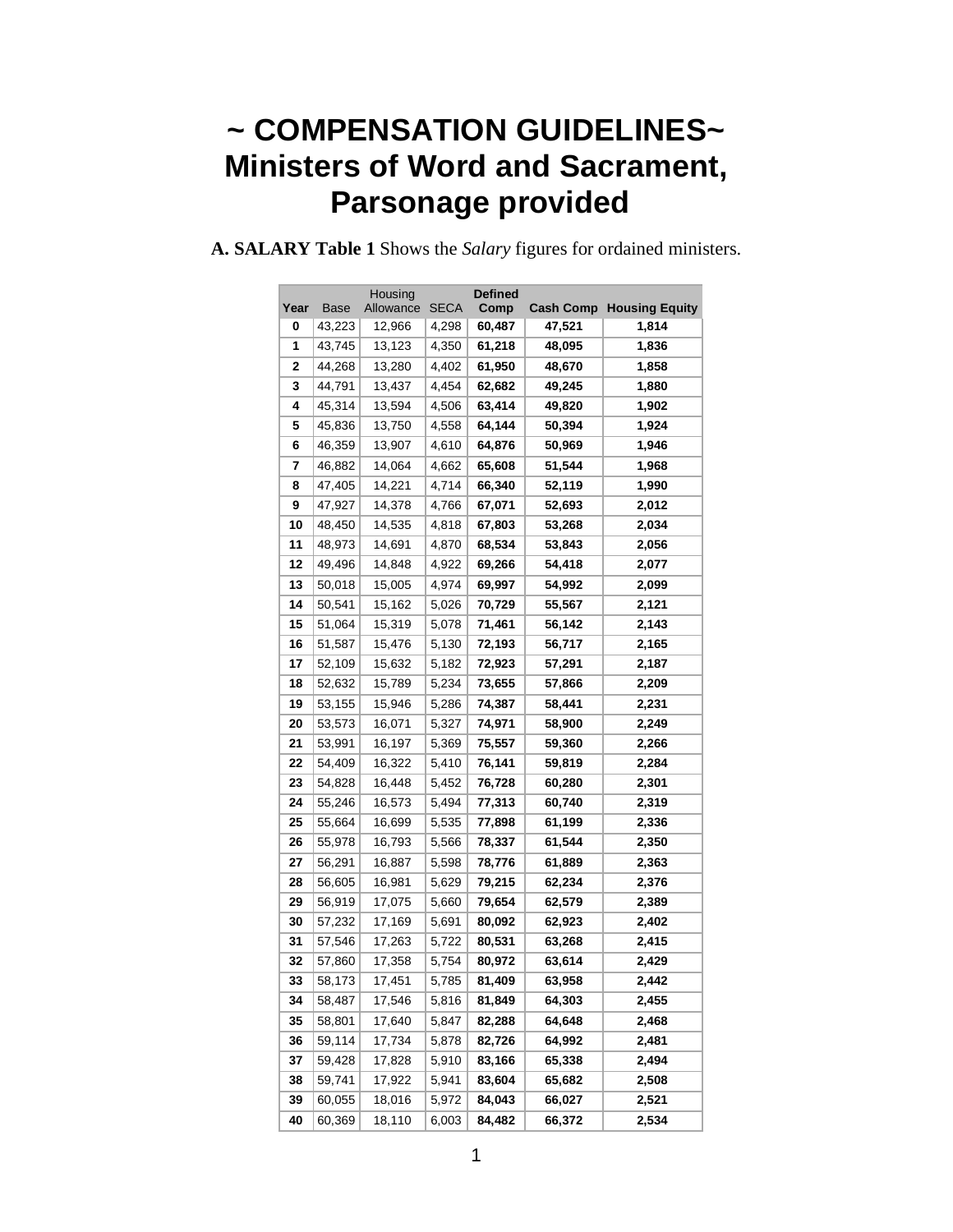Notes about this table: The column "Defined Compensation" is a technical term used by Portico. It includes all compensation to the Pastor and is used to calculate the cost of the Pastor's pension and health care plan. The Defined Compensation is the same for all Pastors, parsonage or not. Table 1 outlines how it is arrived at. The column labeled "Cash compensation" is what the Pastor will actually be paid. As the congregation provides a parsonage however, the Cash Compensation is different from the Defined Compensation. It is reduced by the amount that would otherwise be housing allowance but leaves the Self Employment Compensation Allowance in place.

Why so complicated? The housing that is supplied by the congregation has a cash value to the Pastor. The Pastor's Cash Salary is therefore reduced. It is reduced by an amount that represents the cost of housing the Pastor and family. But, for purposes of calculating pension and health insurance a common figure, the Defined Compensation, is used. This figure is the same for Pastors with or without a parsonage. This rather complicated accounting maneuver is necessary to make sure that a Pastor who has spent many years in a parsonage will have sufficient pension funds to retire on.

# **HOUSING EQUITY ALLOWANCE**

When a Pastor lives in a parsonage some benefits of homeownership go unrealized. One benefit of home ownership is increased equity in the house owned. To adjust for this, since the Pastor might one day need to purchase a house upon retirement or departure to another call, is to establish an Equity Allowance.

# **The amount of this Equity Allowance is 3% of the Defined Compensation per year.**

The congregation needs to establish an account into which the 3% allowance is deposited in regular intervals. When the Pastor departs from the congregation the Pastor has the rights to these funds.

# **SELF EMPLOYMENT COMPENSATION ALLOWANCE (SECA)**

Congregation should provide a minimum allowance that corresponds to the employer portion of social security taxes (7.65% of column 1 plus column 2 in Table 1 for 2020) as is done by the Southern Ohio Synod. Congregations may further choose to provide for some or all of the remaining social security taxes (7.65% for 2020). The Pastor reports it as salary regardless what is provided.

# **AUTOMOBILE EXPENSES**

When a Pastor is required to use her/his automobile in carrying out his/her ministry and responsibilities, the use of the automobile should be considered a business expense of the congregation. The congregation may negotiate with the Pastor to:

1. Lease or purchase an automobile for use by the Pastor and pay all related expenses; or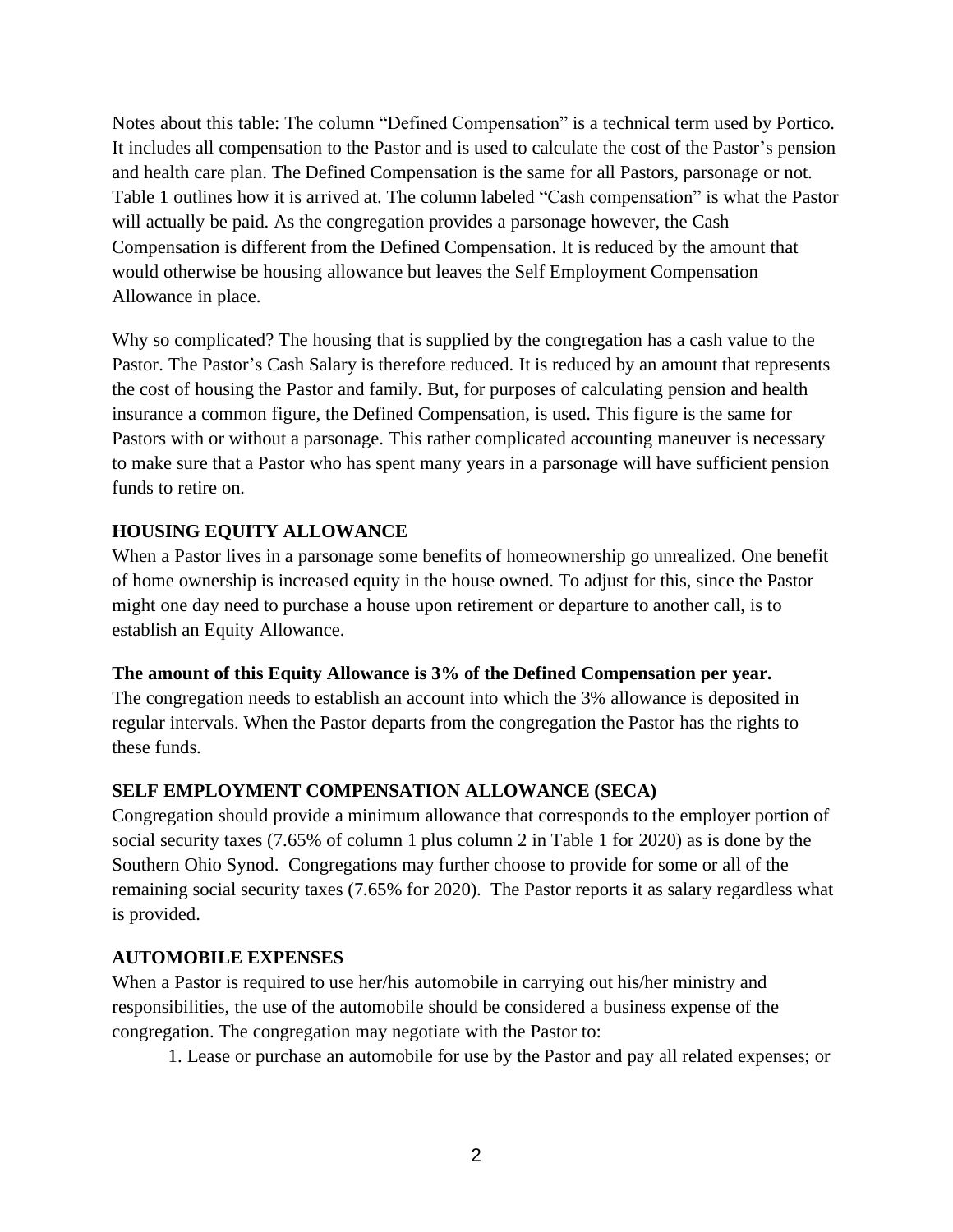2. Pay a cents-per-mile reimbursement for actual business miles driven at the current IRS rate when the Pastor uses his or her automobile (Check the IRS website at www.irs.gov for the latest mileage reimbursement rate.); or

3. Pay the Pastor an equal monthly allowance sufficient which is reported to the IRS as taxable income.

# **It is recommended that the congregation budget \$3,000/ year as Automotive Expenses, depending on local conditions.**

# **PROFESSIONAL EXPENSES**

Professional expenses include books, professional journals, magazines, vestments and other costs that help a Pastor carry on an effective ministry in the congregation. The congregation may negotiate with the Pastor to either:

- 1. Pay all professional expenses as they occur with no maximum; or
- 2. Pay all professional expenses as they occur up to a maximum allowance; or

3. Establish an expense allowance paid in equal monthly installments which must be reported as taxable income.

Reimbursing the Pastor for the use of his/her personal phone in the conduct of day to day ministry needs to be considered as a professional expense.

# **It is recommended that the congregation budget professional expenses in these amounts: \$400/ year — general expenses**

**\$1200/ year — single line cost of cell service. (\$100 per month)**

Congregations may want to consider increasing professional expense allowances at certain times, such as after a move or during periods of increased continuing education. It shall be understood that purchases are the property of the Pastor.

# **CONTINUING EDUCATION ALLOWANCE**

Continuing education is an investment in the ministry of our Pastors. It is important for Pastors to improve or acquire skills, and experience personal and professional growth for a more effective ministry. The ELCA recommends that Pastors have a minimum of 50 contact hours of continuing education per year. In addition to vacation, therefore, congregations are encouraged to make available at least two weeks per year (including two Sundays) for Pastors to engage in continuing education.

**It is recommended that the congregation budget a minimum of \$1,200 per year** to assist the Pastor in meeting the costs of tuition, books, supplies, travel and living expenses while on educational leave, as well as continue the Pastor's regular compensation, defray the cost of pulpit supply and meet the expense of other Pastoral services.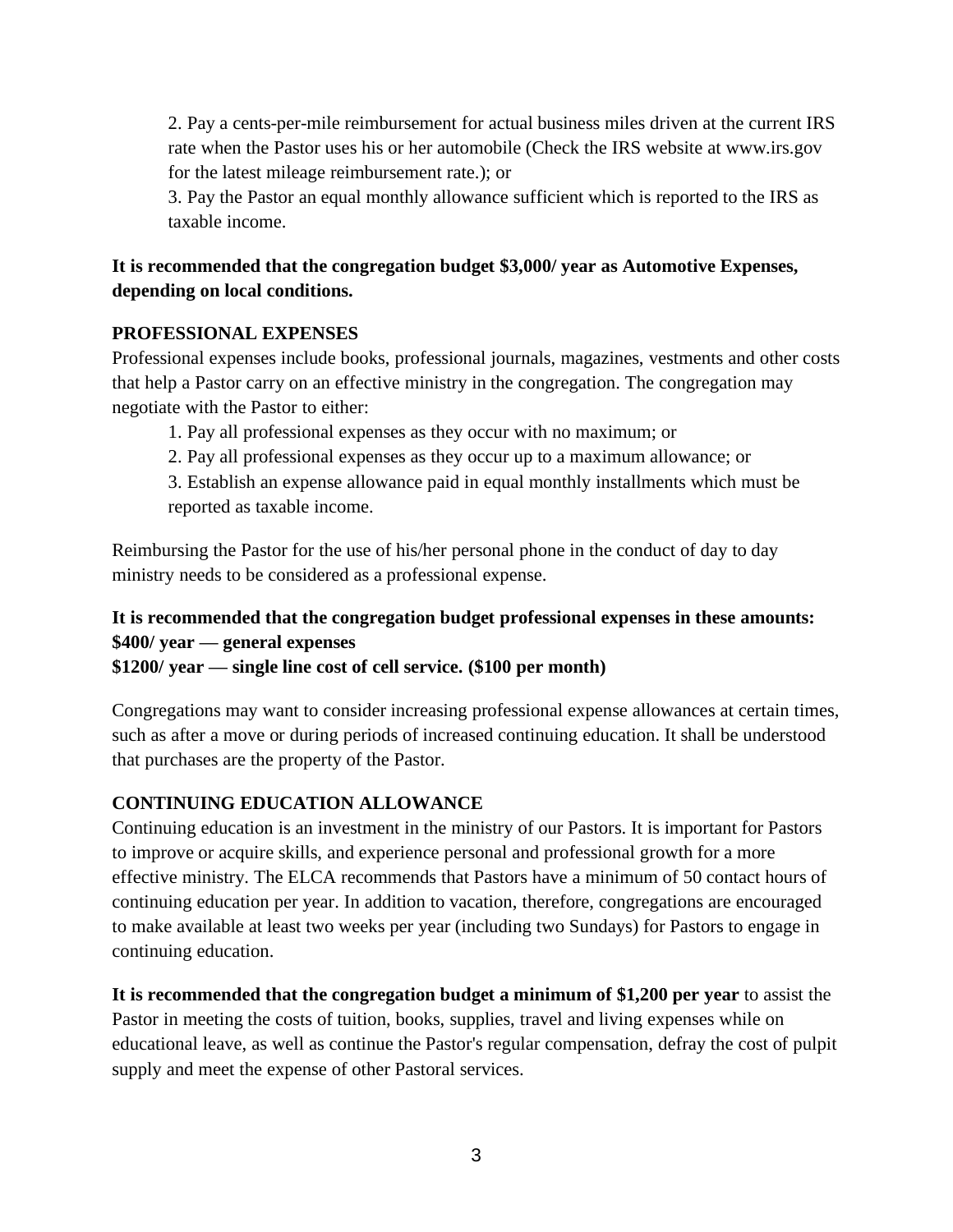Continuing education time and allocated funds accrue to an individual Pastor in relation to a call in a particular congregation. When a Pastor leaves that specific call, accrued continuing education time and funds are forfeited. Additionally, continuing education time and funds may not be transferred to a Pastor who replaces a Pastor in a place where such time has accrued.

# **PENSION, HEALTH, SURVIVOR AND DISABILITY BENEFITS**

Congregations shall sponsor the Pastor in the Pension and Other Benefits Program of the ELCA, Portico Benefit Services, which provides retirement, disability, survivor, and medical-dental coverage. Sponsorship will include medical-coverage for the Pastor's spouse and children unless they have other employer-provided group medical insurance coverage and the Pastor consents to waiving medical-dental coverage for them under the ELCA program.

Portico currently offers a range of plans to best match the Pastor's healthcare needs. Some plans offer a healthcare spending account that allows both the Pastor and the congregation to set aside money the Pastor can spend on any medical expenses. Whichever plan the Pastor believes is best fit to the Pastors' family, **the congregation should budget for Portico's GOLD level coverage, regardless of which plan the Pastor chooses.**

Portico Benefit Services adjusts contribution rates annually based on current economic and regional realities. The board sends a letter to each congregation in mid-August that delineates the figures for the next year. The most current contribution rates may be also acquired by visiting the Board of Pensions web site and following the instructions for its easy-to-use contribution rate calculator at http://www.porticobenefits.org. Portico Benefit Services is happy to answer questions about their benefits programs. Call them at their Service Center at 1-800-352-2876 or 1-612-333-7651.

# **AN EXAMPLE**

As an example, let us consider a congregation which is calculating the salary and cost of the Pastor's ministry who is 40 years old and a 12-year veteran. Using the figures in Table 1, they would arrive with the following.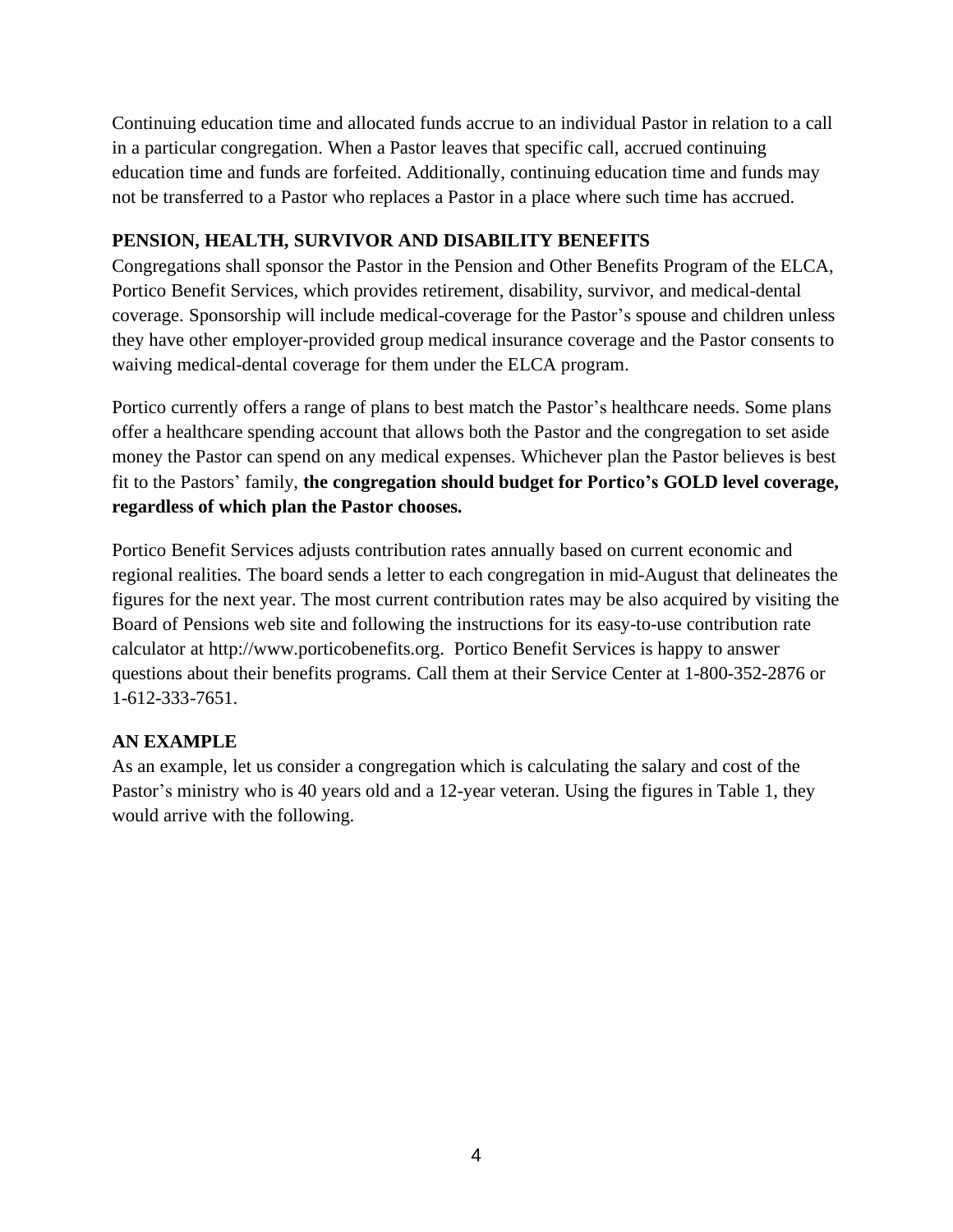|                                | <b>Negotiated</b><br>Comp | <b>Guideline</b> |
|--------------------------------|---------------------------|------------------|
| Salary & Housing               |                           |                  |
| Salary                         | 49,496                    | 49,496           |
| FICA Reimb (SECA)              | 4,922                     |                  |
| Total                          | 54,418                    | 54,418           |
| <b>Utilities Allowance</b>     |                           |                  |
| <b>Furnishings Allowance</b>   |                           |                  |
| <b>Total Cash Compensation</b> | 54,418                    |                  |
|                                |                           |                  |
|                                |                           |                  |
| <b>Benefits</b>                |                           |                  |
| <b>Housing Equity</b>          | 2,077                     | 2,077            |
| <b>Health &amp; Pension</b>    | 30,470                    |                  |
| Continuing Ed                  | 1,200                     | 1,200            |
| Professional Exp               | 1,600                     | 1,600            |
| Automobile Exp                 | 3,000                     | 3,000            |
| Total                          | 38,347                    |                  |
| <b>Total Compensation</b>      | 92,765                    |                  |

# **TABLE 2: A SIMPLE SALARY STATEMENT**

In this example, a SECA of \$4,922 has been designated and the amount actually paid to the Pastor is \$54,418, as seen in Table 1.

The congregation will add \$2,077 to a savings account as Equity Allowance. The congregation budgeted \$1,200 to invest in its Pastor's continuing education. They did choose to use the recommended amounts for professional expenses and cellphone usage as well as Automobile Allowance.

In this example, the Pastor has a family so the congregation has contacted Portico and has been quoted a cost of medical, pension, and survivor benefits of \$30,470. The total for the Pastoral ministry budget line in this congregation would then be: \$92,765.

# **DETAILED CALCULATIONS**

Though the above example is sufficient for understanding the salary of the Pastor further detail is needed for the **congregation's treasurer**. In the following table the salary is broken down further so the proper filings with the internal Revenue Service can be made and so that the proper contributions to Portico can be calculated.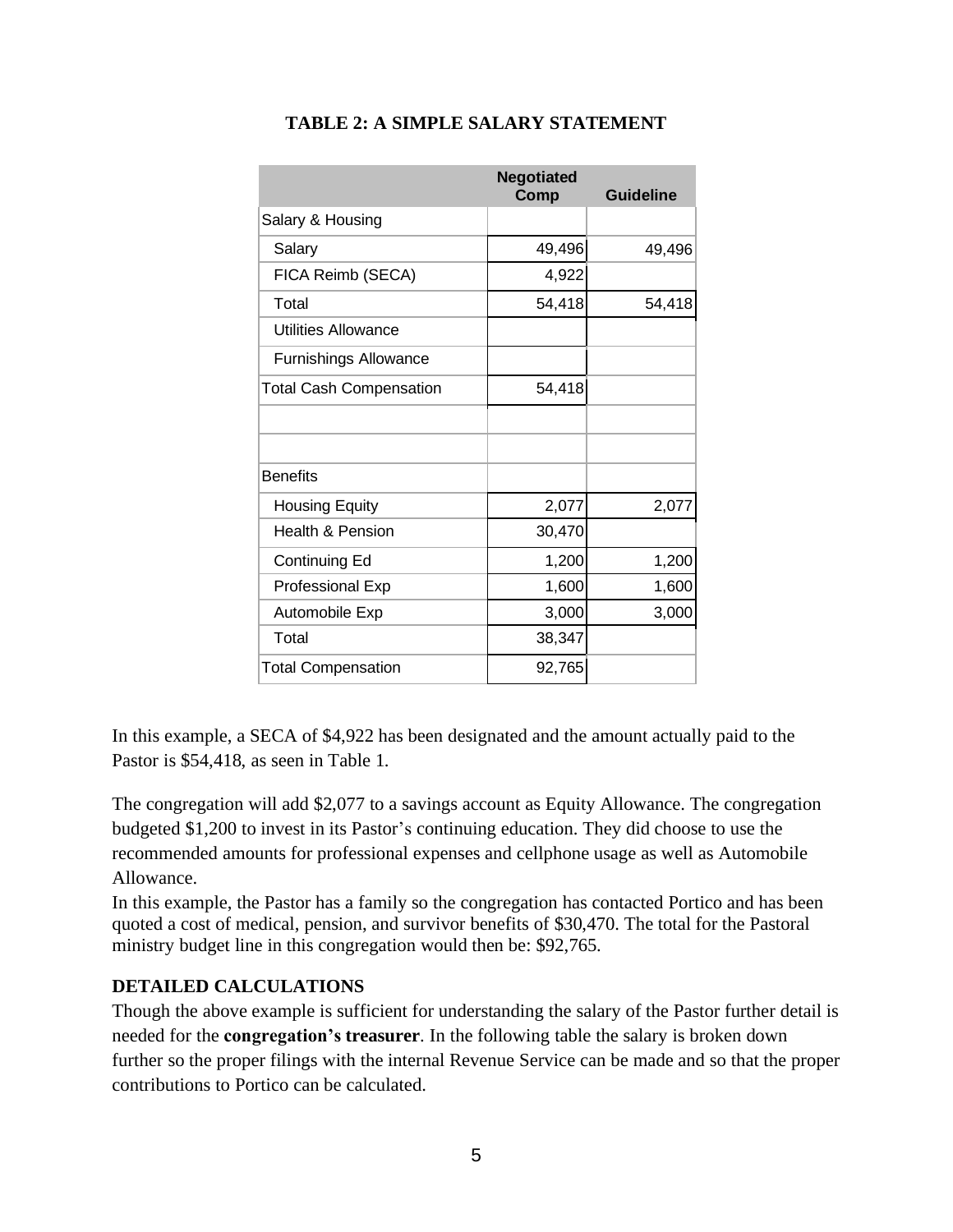| Ln             | <b>Item</b>                         | <b>Negotiated</b><br>Comp | <b>Guideline</b> | <b>Comment</b>                                            |
|----------------|-------------------------------------|---------------------------|------------------|-----------------------------------------------------------|
| 1              | Salary                              |                           |                  |                                                           |
| $\overline{2}$ | <b>Guideline Base</b>               | 49,496                    |                  |                                                           |
| 3              | Merit Increase                      |                           |                  |                                                           |
| 4              | Local Cost of Living Adj            |                           |                  |                                                           |
| 5              | <b>Additional Negotiated Salary</b> |                           |                  |                                                           |
| 6              | <b>Total Salary</b>                 | 49,496                    |                  | Sum of Lines 2 to 5                                       |
|                | 7 Housing                           |                           |                  |                                                           |
| 8              | <b>Housing Allow</b>                | 14,848                    |                  | Not paid to Pastor                                        |
| 9              | <b>Utilities Allowance</b>          |                           |                  | If paid directly to Pastor                                |
| 10             | <b>Furnishings Allowance</b>        |                           |                  | If paid directly to Pastor                                |
| 11             | <b>Housing Equity Allowance</b>     |                           |                  | If paid directly to Pastor                                |
| 12             | <b>Total Housing</b>                | 14,848                    |                  | Sum of Lines 8 to 11                                      |
|                | 13 Salary plus Housing Allowance    | 64,344                    |                  | Line $6 +$ Line 12                                        |
|                | 14 FICAReimb (SECA)                 | 4,922                     |                  | Recommended: 7.65% of Line 13                             |
|                | 15 Cash Compensation                | 54,418                    |                  | 50,242 Line 6 + Line 14                                   |
|                | 16 Defined Compensation             | 69,266                    |                  | 63,951 Line 13+ Line 14                                   |
|                | 17 IRS Taxable Compensation         | 54,418                    |                  | Line $6 +$ Line 14                                        |
| 18             |                                     |                           |                  |                                                           |
|                | 19 Benefits                         |                           |                  |                                                           |
| 20             | Health & Pension                    | 30,470                    |                  | Recommended: Portico Gold 10%<br>Retirement using Line 16 |
| 21             | <b>Housing Equity Allowance</b>     | 2,077                     |                  | 1,988 If Tax Deferred                                     |
| 22             | <b>Continuing Education</b>         | 1,200                     | 750              |                                                           |
| 23             | Professional Exp                    | 1,600                     | 1,600            |                                                           |
| 24             | Automobile Exp                      | 3,000                     | 3,000            |                                                           |
| 25             | <b>Total Benefits</b>               | 38,347                    |                  |                                                           |
|                | <b>Total Compensation</b>           | 92,765                    |                  | Line 10 + Line 19                                         |

#### **TABLE 3: DETAILED SAMPLE CALCULATIONS**

A few comments on this example. Yes, a housing allowance has been calculated and has been included in the calculations. But, as noted in the table, it is not paid to the Pastor. It is used as the value of housing that is supplied by the parsonage. Why is this? When the Recommended Compensation Guidelines are assembled, we begin with a Baseline Salary. We add to that Baseline an amount of 30% of the baseline which is then considered Housing Allowance. SECA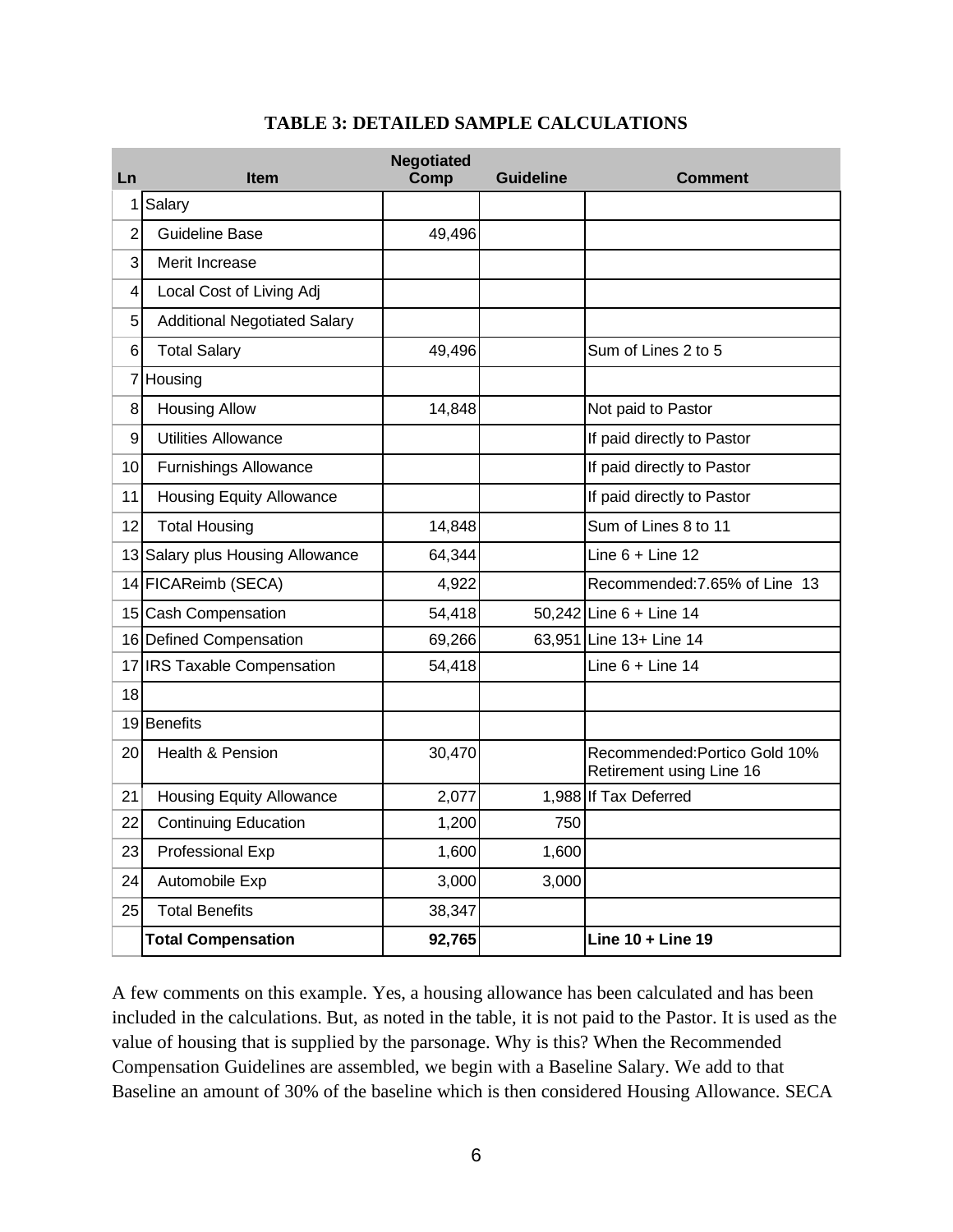Allowance is calculated based on the sum of those figures. When the SECA Allowance is added to the total we arrive at the Defined Compensation that will be used for Pension and Health Benefit calculations. If two congregations, one with a parsonage and one without, were to both follow these guidelines, they would arrive at identical Defined Compensations which is the goal of these guidelines. However, as the example above shows, your congregation, with a parsonage available, would actually pay the Pastor a cash salary that has been reduced by the amount of the housing allowance. As housing is tax deductible for Ordained Ministers, the Taxable Compensation is also the Defined Compensation minus the housing allowance. This taxable income is also identical from congregation that follows guidelines to another parsonage or not.

#### **OTHER CONSIDERATIONS**

Our congregations come in many sizes, yet these guidelines use years of service as the prime factor of setting the salary of the Pastor. This is so because different size congregations require different skill sets, though these skill sets overlap to a certain degree. A larger congregation or one that finds itself financially well blessed might well afford to pay its Pastors a higher salary than proposed in this document and can add an additional amount to line 5 in Table 3. Such a congregation is invited to prayerfully do exactly that.

When a vacancy occurs in a staff ministry the remaining rostered leaders are naturally asked to shoulder extra duties and work extra hours to sustain the ministry of the congregation. At such time a bonus for extra work is appropriate and needs to be added to the remaining rostered leaders' salaries for the duration of the vacancy.

Staff ministries require further consideration by the congregation. Invariably one Pastor is designated as the "lead Pastor." The congregation should strongly consider paying the lead Pastor at a rate equal or higher than the associate(s). For example: A newly called lead Pastor with less experience may share ministry with a more experienced associate Pastor.

The Southern Ohio Synod territory is economically highly diverse. In 2018 the Bureau of Labor Statistics reported that the average weekly wage in the synod's territory ranged from \$576 at the low end to \$1,205 at the high end. The guidelines here offered are aimed at the average Lutheran Pastor in Ohio. Both Pastor and congregation need to look seriously and with prayer at the local realities to determine whether the call to and of the congregation is affordable or feasible.

# **SUPPORTING ROSTERED MINISTERS HEALTH AND WELLBEING**

The church recognizes that its Rostered Ministers are gifts from God and, like all such gifts, require careful stewardship. Such care is the responsibility of every expression of the church. This section discusses the ways in which the congregation cares for its Rostered Ministers, and promotes the careful stewardship of their energies and gifts. Such careful stewardship is intentional care not only of the Rostered Minister, but also of the congregation and the larger church. People grow best in their discipleship in healthy congregations, and are best served by healthy leaders.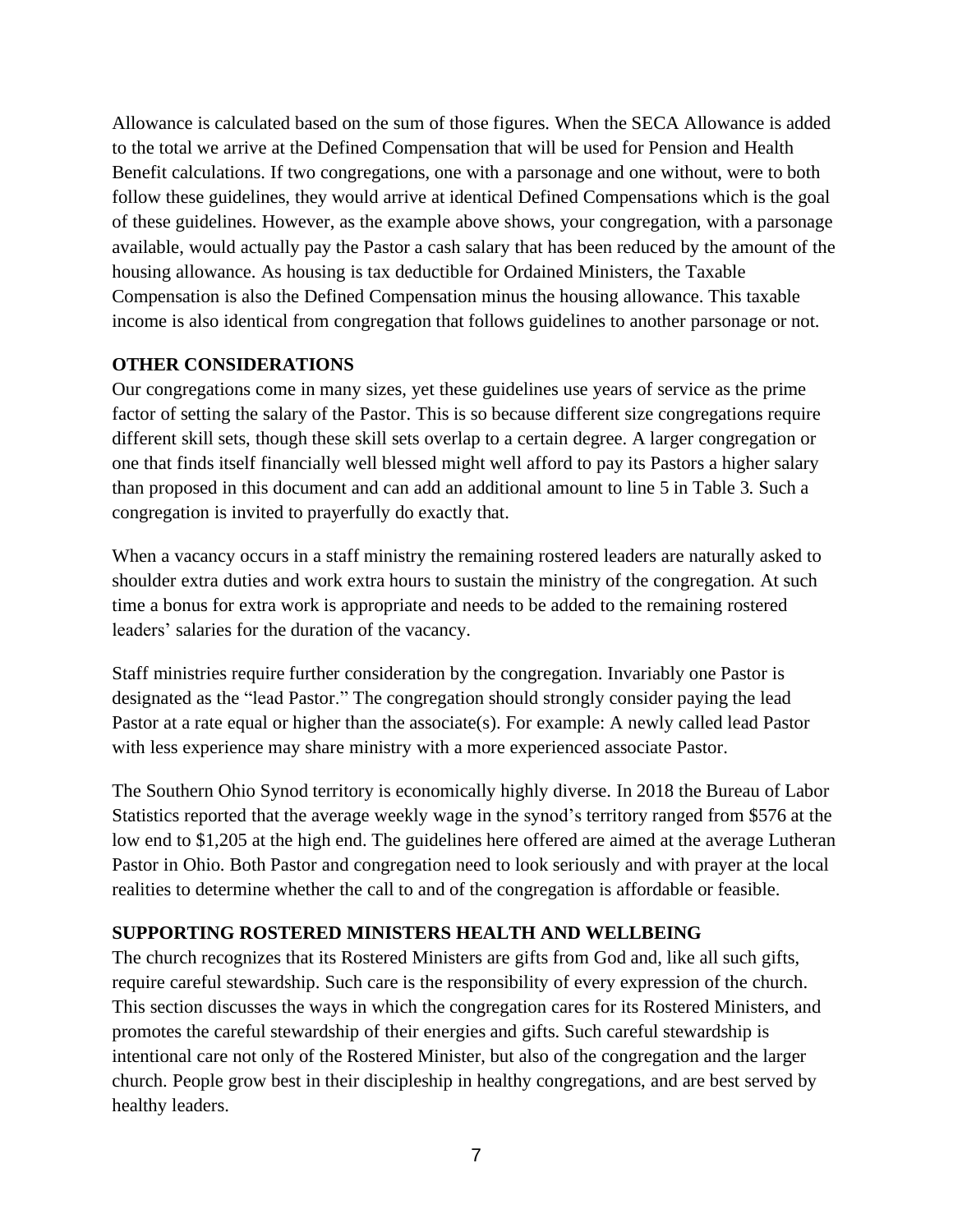# **HEALTHY LEADERS: Resilient Leaders Shape Healthy Faith Communities**

Healthy, resilient leaders shape healthy, resilient faith communities. Congregation members and organizations are called upon to provide their leaders with sustainable livelihoods as well as time to tend their well-being. The ELCA has long advocated for a careful stewardship of our Rostered Ministers' health and wholeness. As stated on the ELCA website regarding health and wellness: "Physical and mental health is an essential component of a Christian vocation and is God's intention for every human being. It is vital to our well-being and helps strengthen relationships and enhance our Christian service in our communities and world. Promoting good health is our shared endeavor with God, just as caring for our neighbor's health is an expression of Christian love and service."

Many Rostered Ministers suffer from stress, overweight, high blood pressure and/or high cholesterol, much of which stems from their vocational responsibilities. These unhealthy conditions not only reduce their effectiveness and quality of life, but also contribute directly to the rising cost of the congregation's cost for healthcare benefits. To ensure healthy ministers and to help control rising insurance costs, Rostered Ministers are encouraged to participate in Portico's annual wellness program.

Rostered Ministers and congregations are encouraged to work together to identify methods of safeguarding and improving the physical, emotional, social, intellectual, vocational, and spiritual health and well-being of their Rostered Ministers. Such a discussion should define specific and mutually beneficial practices that respect a Rostered Minister's personal time, establish reasonable work schedules, and encourage a healthy lifestyle. Additionally, congregations are encouraged to promote self-care to ensure healthy congregations and healthy leaders.

# **WORK WEEK**

It often seems that the work of ministry is "never done" and that there are never enough hours in the week. However, Rostered Ministers, like anyone else, need time off from work to replenish and re- energize.

- Rostered Ministers should have two full days off per week. These days off should be granted and encouraged to be free from ministry-related responsibilities.
- For the well-being of the rostered minister and health of the congregation, Rostered Ministers should not schedule work that exceed 50 hours in a single work week.
- The Rostered Minister's schedule (days/hours) may be negotiated as necessary.

# **HOLIDAYS**

The responsibilities of Rostered Ministers often means that they are unable to take advantage of the three-day weekends and other holidays, such as Christmas and Easter, that most other people are able to observe.

• It is recommended, therefore, that the nine to eleven holidays observed by the general public, plus three floating personal days, should be designated as observed holidays by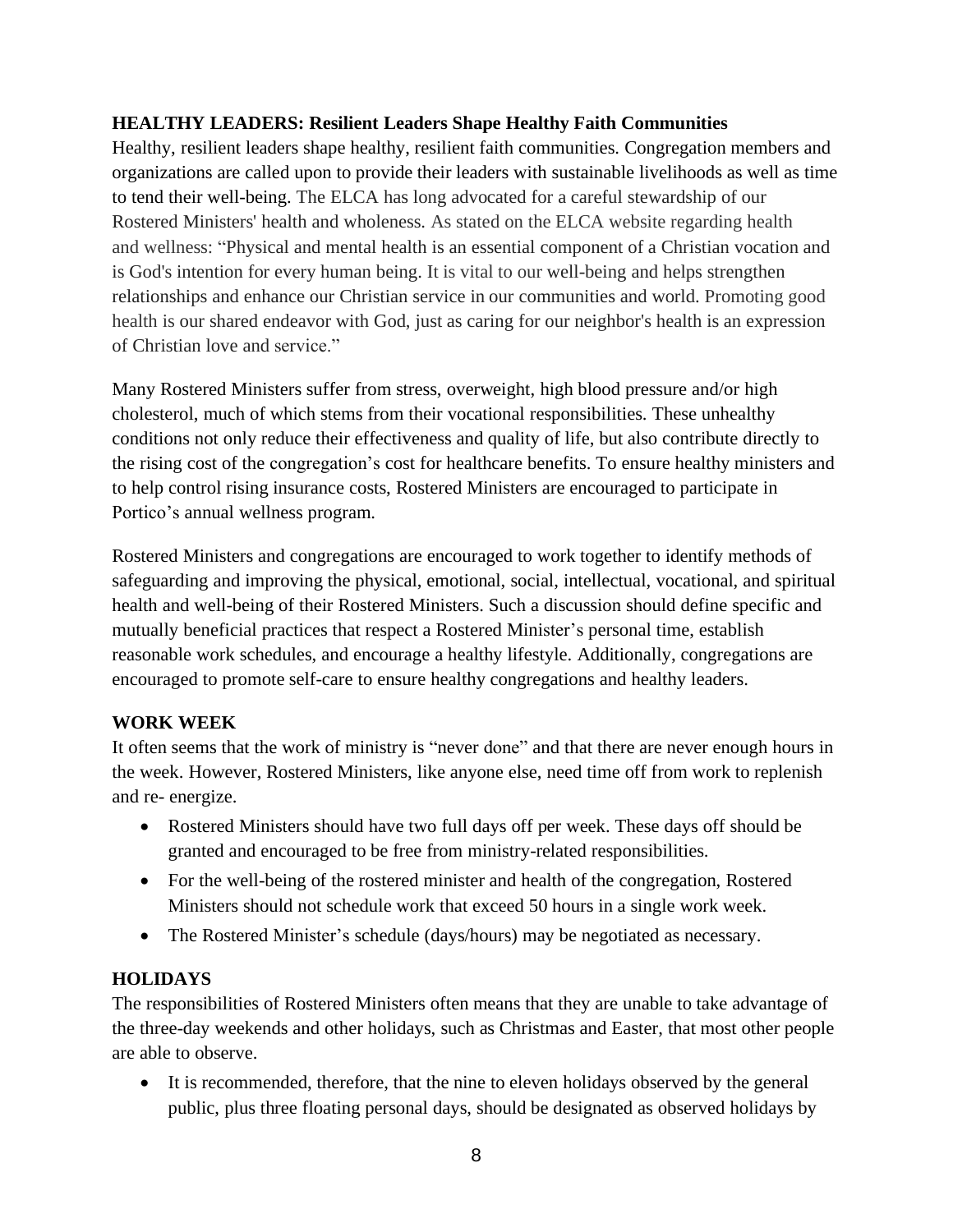the congregation.

• Considerations should then be given, and Rostered Ministers should be encouraged, to take these days off at another time during the week whenever they cannot be observed because of Pastoral responsibilities.

# **VACATION**

- A minimum of four weeks of paid Vacation (including four Sundays) per year is recommended.
- Additional vacation time may be considered and negotiated between the rostered minister and their congregation.

# **PERSONAL LEAVE FOR FAITH AND SABBATICAL LEAVE**

Time for Personal Leave for Faith or Sabbatical Leave may be offered by the Congregation for all Rostered Ministers.

- For Rostered Ministers serving in the Southern Ohio Synod please see the Personal Leave for Faith for guidance in planning for this special time away for faith renewal.
- Personal Leave for Faith for faith renewal is designed to offer means for planning for time away for faith renewal in congregations that <u>do not</u> have Sabbatical leave policies or for whom extended leave may not feasible. Personal Leave for Faith does not override any Sabbatical leave policies a congregation may already have in place.
- Some congregations offer guidelines for Sabbatical Leave for Rostered Ministers. This time away is to negotiated and planned in these congregations between the Councils and the Rostered Ministers.

# **HEALTH AND FAMILY LEAVE**

Rostered Ministers shall be provided with six work-weeks (additional time may be negotiated) of paid leave, per year, with full salary and benefits for any of the following reasons:

- For the birth of a child, and to care for the newborn child,
- For the adoption of a child, and to care for the newly adopted child,
- For the care of an immediate family member with a serious health condition, and
- For a personal serious health condition in which the Rostered Minister is unable to work,
- Bereavement Leave to grieve and heal from the loss of a family member.\*

\*Rostered Ministers self-care is important to maintaining personal and professional health, therefore, it is recommended that Rostered Ministers take one week to ten days, per incident.

# **CHURCHWIDE AND OTHER COMMITMENTS**

It is important to remember that Rostered Ministers are called by and to the whole church for service in both the church and in the world; this is the connectional nature of our church, serving